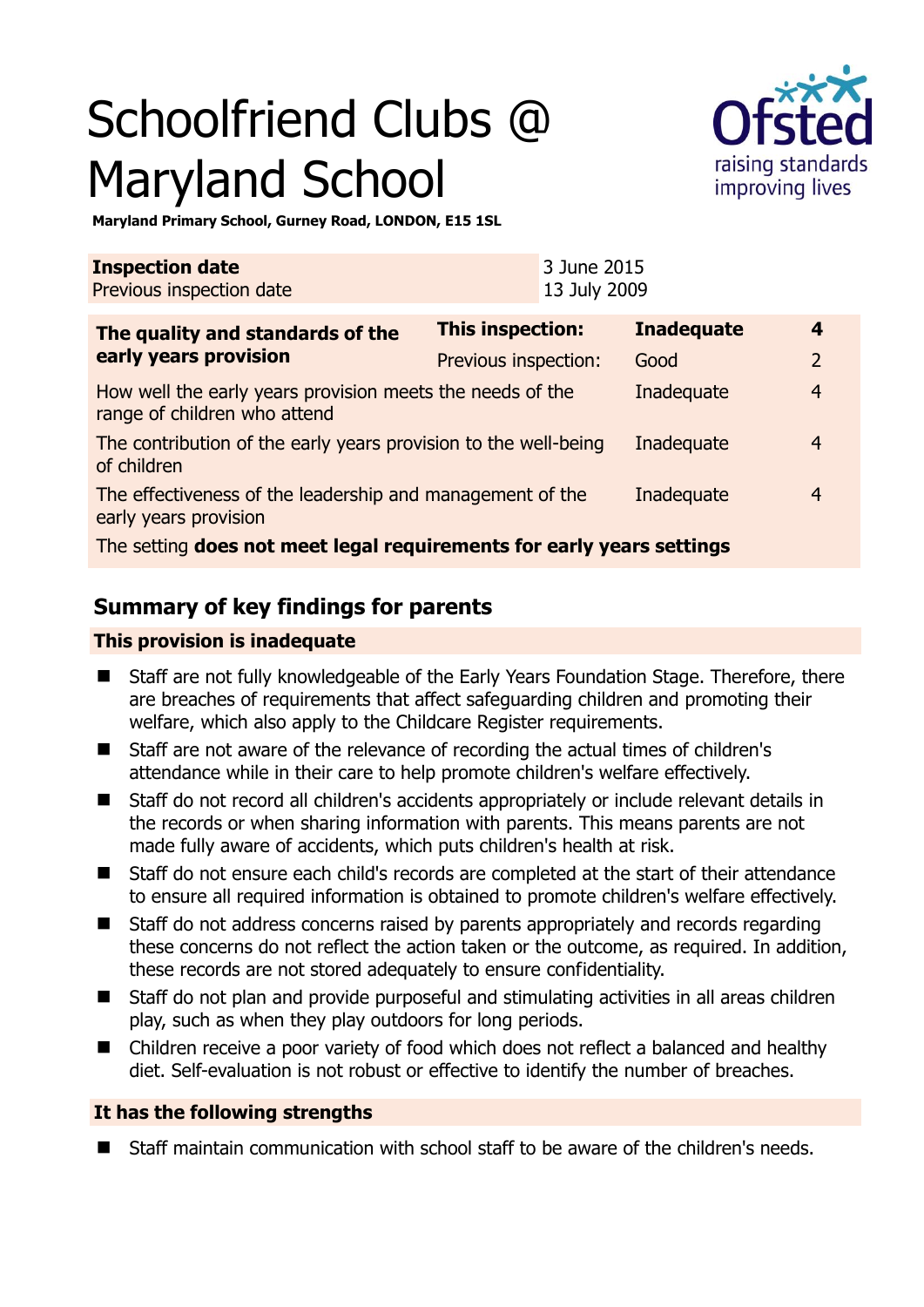# **What the setting needs to do to improve further**

#### **To meet the requirements of the Early Years Foundation Stage the provider must:**

- ensure all required information about each child is obtained for all existing children and before any new child is admitted into your care
- ensure an accurate record of children's attendance is maintained
- maintain a record of all children's accidents or injuries and any first-aid treatment administered, and provide parents with all the required details on the same day or as soon as reasonably practical
- ensure all staff have a robust understanding of how to address complaints and concerns raised by parents and others
- maintain privacy of children by taking steps to address confidentiality with records kept of incidents and concerns raised by parents or others
- $\blacksquare$  review the provision of food to children to ensure that it is reflective of a healthy, balanced and nutritious diet

#### **To further improve the quality of the early years provision the provider should:**

- plan and provide a range of activities when using the outdoor play area to reflect children's interests
- **I** implement a robust, ongoing culture of self-evaluation to identify strengths and weaknesses in the service provided and take appropriate action to improve outcomes for children.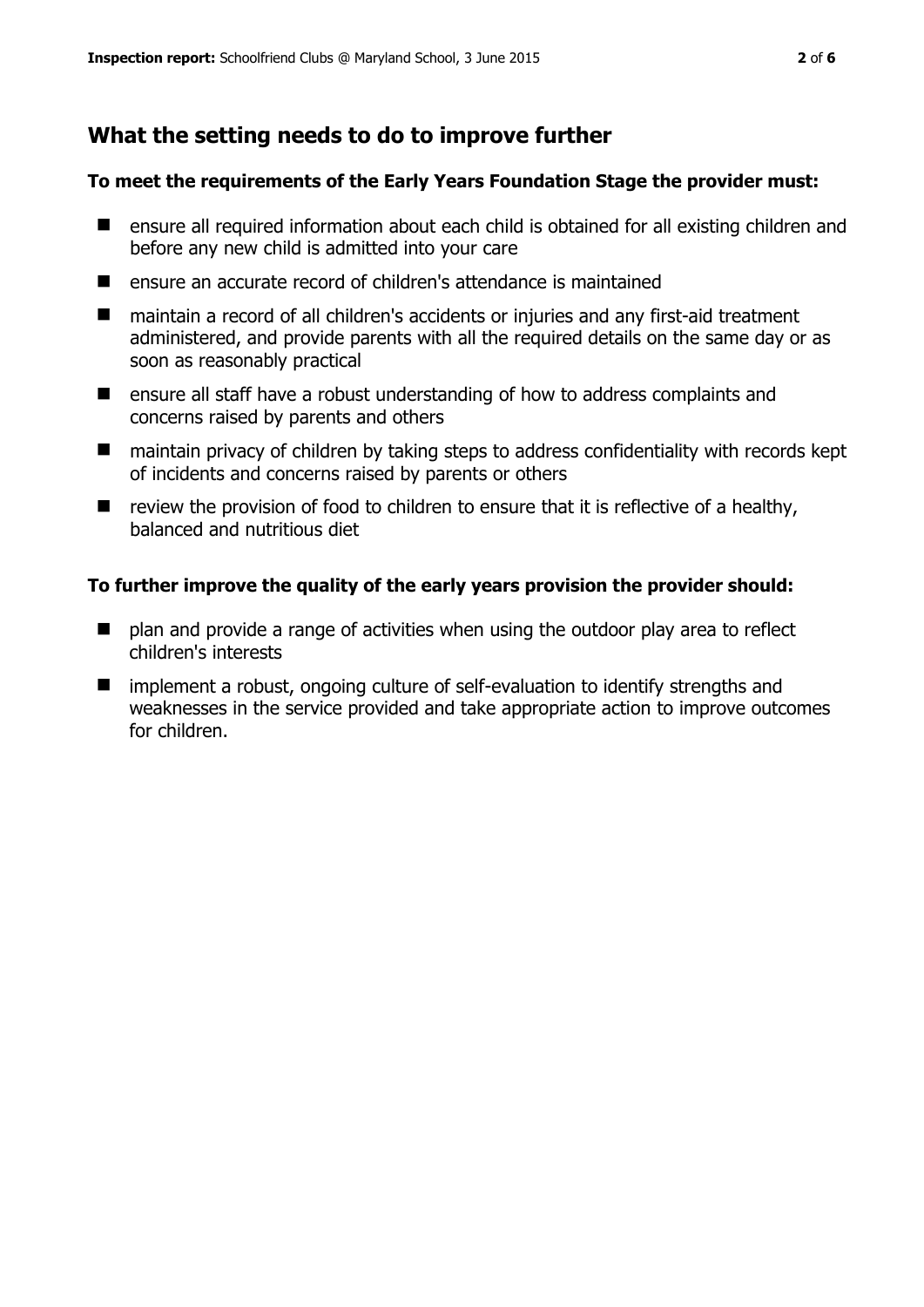#### **To meet the requirements of the Childcare Register the provider must:**

- $\blacksquare$  keep records of the following and retain for a period of two years; each child's name, home address, date of birth, parent's name, their home address, and their telephone numbers (compulsory part of the Childcare Register)
- $\blacksquare$  keep records of the following and retain for a period of two years; a daily record of the children looked after on the premises and their hours of attendance, and accidents which occur on the premises (compulsory part of the Childcare Register)
- $\blacksquare$  ensure that any food provided is properly prepared, wholesome and nutritious (compulsory part of the Childcare Register)
- **E** ensure that each complaint is fully investigated (compulsory part of the Childcare Register)
- keep records of the following and retain for a period of two years; each child's name, home address, date of birth, parent's name, their home address, and their telephone numbers (voluntary part of the Childcare Register)
- $\blacksquare$  keep records of the following and retain for a period of two years; a daily record of the children looked after on the premises and their hours of attendance, and accidents which occur on the premises (voluntary part of the Childcare Register)
- **E** ensure that any food provided is properly prepared, wholesome and nutritious (voluntary part of the Childcare Register)
- ensure that each complaint is fully investigated (voluntary part of the Childcare Register).

#### **Inspection activities**

- The inspector observed children engaged in activities indoors and outdoors.
- The inspector spoke to staff and the manager during the inspection to gather information about their roles and responsibilities.
- The inspector spoke to parents to gather their feedback about the service provided.
- The inspector sampled a range of documents which included documents to reflect children's records, and the club's policies and procedures.
- The inspector explored the systems used by management for self-evaluation.

**Inspector**  Shaheen Belai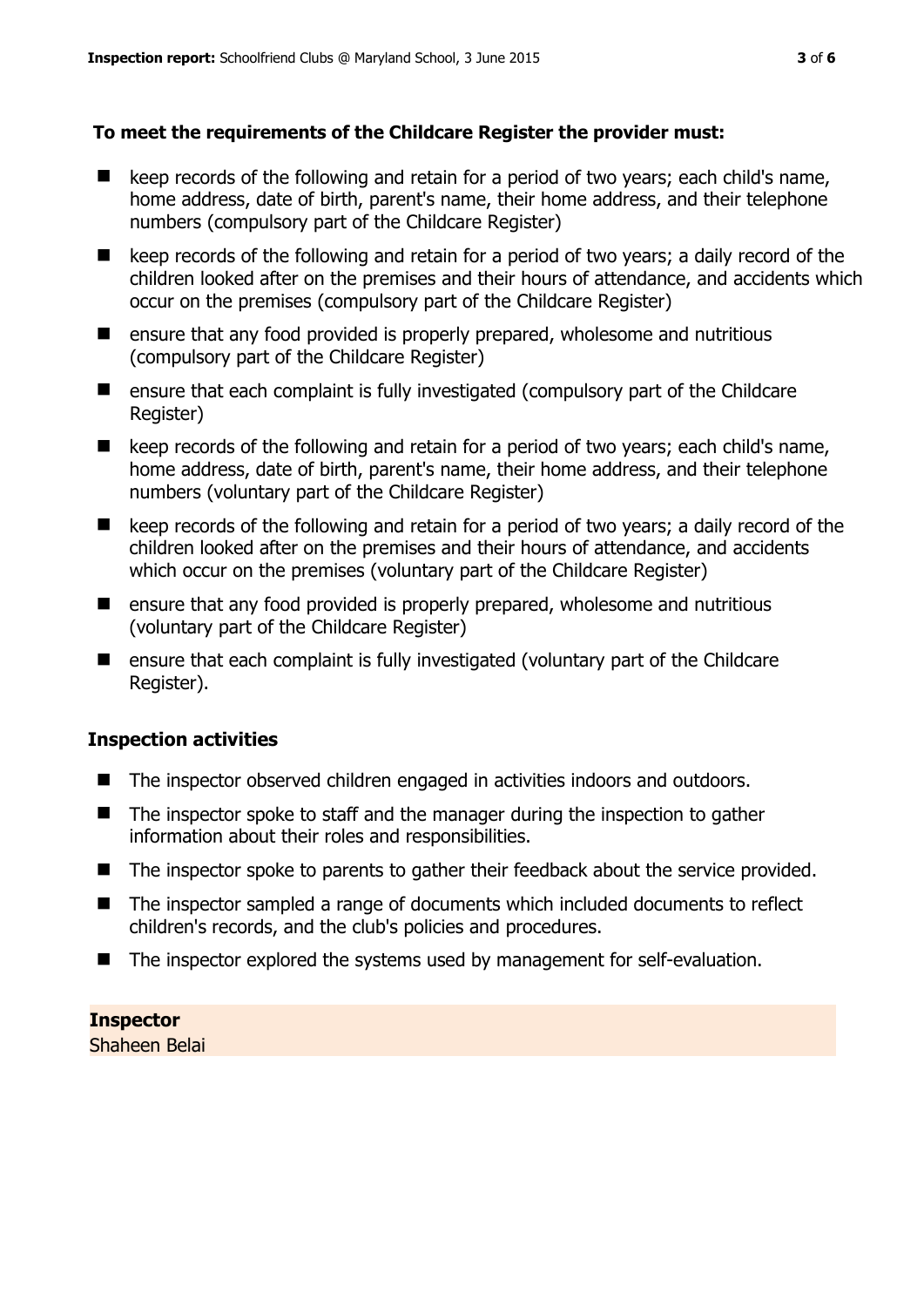### **Inspection findings**

#### **How well the early years provision meets the needs of the range of children who attend. This is inadequate**

Children arrive happily and are keen to go outdoors to play. However, staff do not plan a sufficient range of activities to keep children occupied. When they are outdoors for long periods they have insufficient activities or resources to engage them. For example, although they have the large school equipment to climb and balance on, there are racquets with no balls. Indoors, staff set out creative play, dressing up resources and provide children with access to books and games; yet these are only accessed for a short period, or not at all, if the children leave early. Children are happy to be included by school staff in feeding the chickens, sharing their knowledge acquired about the care of the chickens and the variety of food they feed them. Indoors, the children enjoy using stencils to develop their writing skills as they carefully use pencils to create shapes and pictures.

#### **The contribution of the early years provision to the well-being of children is inadequate**

Staff gather some information about the children from their parents and teachers to have an understanding of children's individual needs to provide appropriate care. However, this process is not effective to ensure all the required information is gathered about each child to promote their well-being adequately. Staff support new children to get to know them, the other children and the daily routine. This helps to promote children's confidence and helps them form friendships. Children are aware of the need to support their health through basic hygiene measures such as washing their hands after feeding the chickens. However, children are not always provided with a healthy and balanced diet as staff limit children's choices. For example, children are offered jam sandwiches one day or pitta bread with butter if they do not want tuna as the main part of the meal. Nonetheless, they do have fruit and drinking water offered daily.

#### **The effectiveness of the leadership and management of the early years provision is inadequate**

Staff have an adequate understanding of their responsibilities to safeguard children if they are concerned about a child's welfare. However, they do not demonstrate a good understanding of the Early Years Foundation Stage and this is evident in practice. Although all staff have access to the organisation's policies and procedures, they do not implement these. They do not ensure attendance records are maintained as required. Accidents are not always recorded and details of these are not effectively shared with parents. Concerns raised by parents are not appropriately addressed and records reflecting these concerns are not stored confidentially. Previous recommendations have not been addressed to an acceptable level. The identified weaknesses are evidence of a lack of robust, continuous self-evaluation. Staff have completed basic training with the organisation only, such as for first aid and safeguarding, to help promote children's welfare.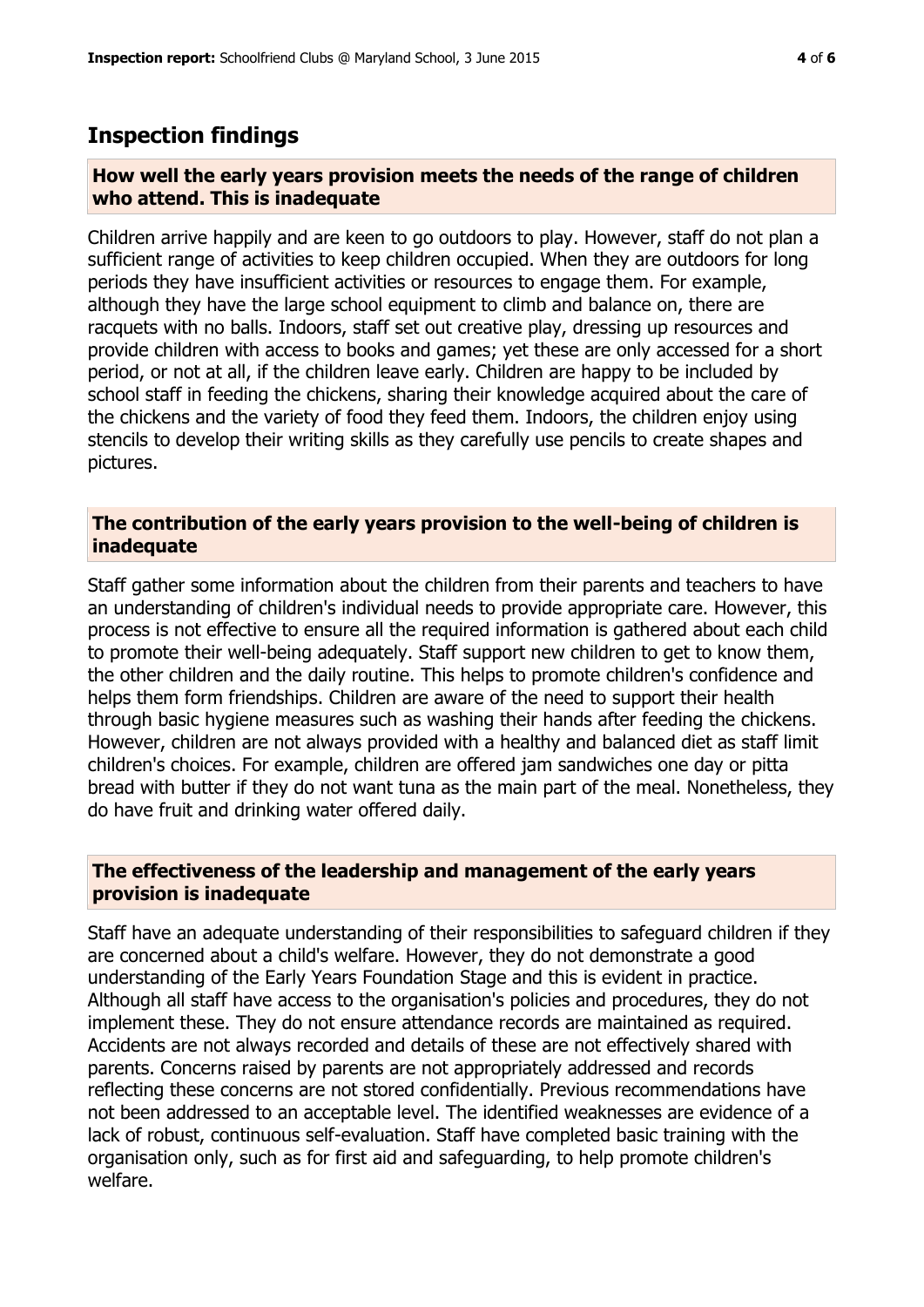# **Setting details**

| Unique reference number       | EY363480                   |  |
|-------------------------------|----------------------------|--|
| <b>Local authority</b>        | Newham                     |  |
| <b>Inspection number</b>      | 828882                     |  |
| <b>Type of provision</b>      | Out of school provision    |  |
| <b>Registration category</b>  | Childcare - Non-Domestic   |  |
| Age range of children         | $4 - 8$                    |  |
| <b>Total number of places</b> | 50                         |  |
| Number of children on roll    | 4                          |  |
| <b>Name of provider</b>       | Schoolfriend Clubs Limited |  |
| Date of previous inspection   | 13 July 2009               |  |
| <b>Telephone number</b>       | 0870 442 2287              |  |

Schoolfriend Clubs @ Maryland School registered in 2007. The setting operates from Maryland Primary School in Stratford, within the London Borough of Newham. The setting operates term time, from 7.30am to 9am and from 3pm to 6pm. There are currently four members of staff, of whom three hold appropriate early years qualification at level 3.

This inspection was carried out by Ofsted under sections 49 and 50 of the Childcare Act 2006 on the quality and standards of provision that is registered on the Early Years Register. The registered person must ensure that this provision complies with the statutory framework for children's learning, development and care, known as the Early Years Foundation Stage.

Any complaints about the inspection or the report should be made following the procedures set out in the guidance 'Complaints procedure: raising concerns and making complaints about Ofsted', which is available from Ofsted's website: www.gov.uk/government/organisations/ofsted. If you would like Ofsted to send you a copy of the guidance, please telephone 0300 123 4234, or email enquiries@ofsted.gov.uk.